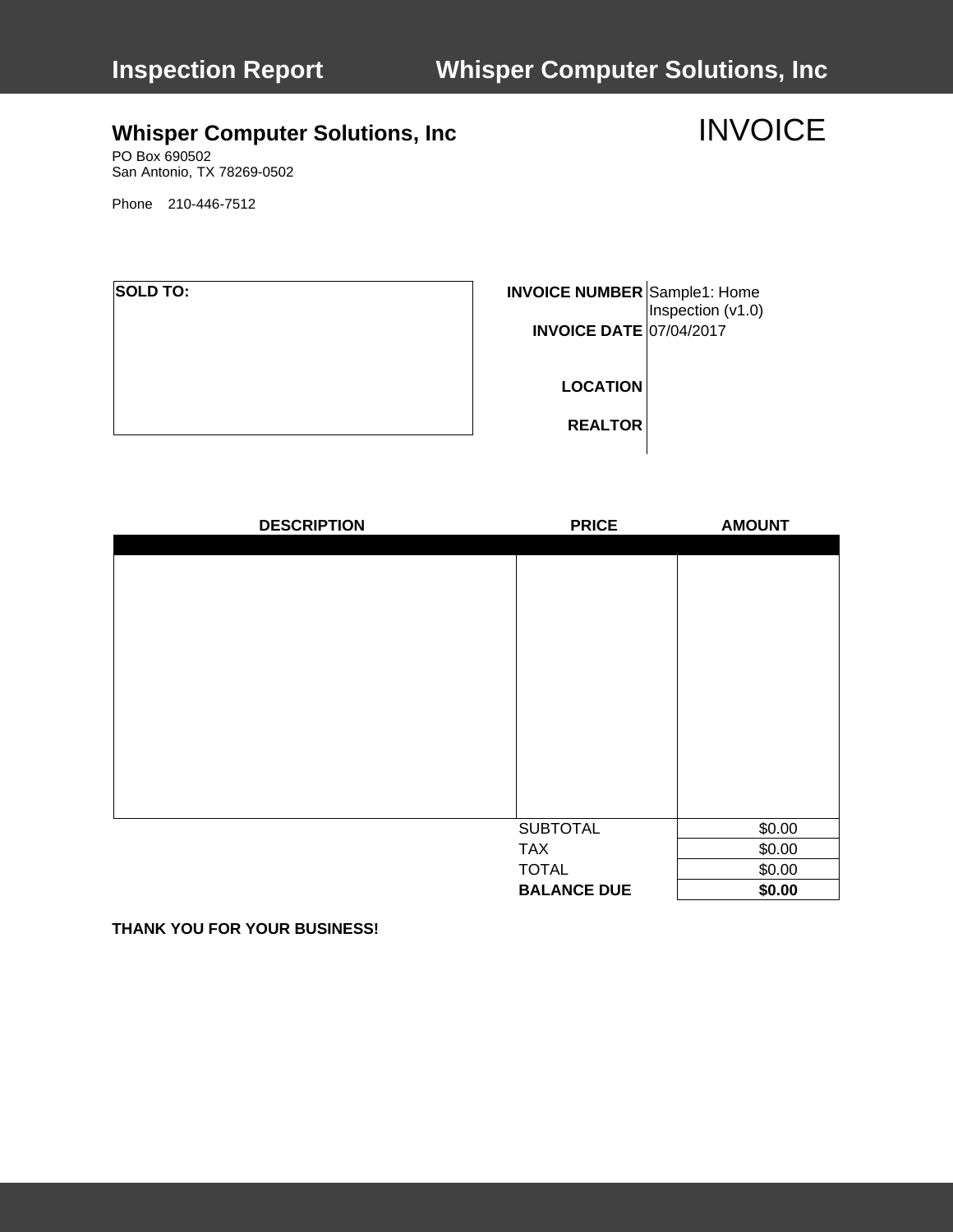## **INSPECTION REPORT**

| (Name of Client)       |                                                                                 |
|------------------------|---------------------------------------------------------------------------------|
|                        |                                                                                 |
| Joe R Inspector, Lic # | 07/04/2017                                                                      |
|                        | <b>Prepared For:</b><br>(Address or Other Identification of Inspected Property) |

### **PURPOSE, LIMITATIONS AND INSPECTOR / CLIENT RESPONSIBILITIES**

This property inspection report may include an inspection agreement (contract), addenda, and other information related to property conditions. If any item or comment is unclear, you should ask the inspector to clarify the findings. It is important that you carefully read ALL of this information.

An inspection addresses only those components and conditions that are present, visible, and accessible at the time of the inspection. While there may be other parts, components or systems present, only those items specifically noted as being inspected were inspected. The inspector is NOT required to turn on decommissioned equipment, systems, utility services or apply an open flame or light a pilot to operate any appliance. The inspector is NOT required to climb over obstacles, move furnishings or stored items. The inspection report may address issues that are code-based or may refer to a particular code; however, this is NOT a code compliance inspection and does NOT verify compliance with manufacturer's installation instructions. The inspection does NOT imply insurability or warrantability of the structure or its components. Although some safety issues may be addressed in this report, this inspection is NOT a safety/code inspection, and the inspector is NOT required to identify all potential hazards.

In this report, the inspector shall indicate, by checking the appropriate boxes on the form, whether each item was inspected, not inspected, not present or deficient and explain the findings in the corresponding section in the body of the report form. The inspector must check the Deficient (D) box if a condition exists that adversely and materially affects the performance of a system or component or constitutes a hazard to life, limb or property. General deficiencies include inoperability, material distress, water penetration, damage, deterioration, missing components, and unsuitable installation. Comments may be provided by the inspector whether or not an item is deemed deficient. The inspector is not required to prioritize or emphasize the importance of one deficiency over another. Some items reported may be considered life-safety upgrades to the property.

THIS PROPERTY INSPECTION IS NOT A TECHNICALLY EXHAUSTIVE INSPECTION OF THE STRUCTURE, SYSTEMS OR COMPONENTS. The inspection may not reveal all deficiencies. A real estate inspection helps to reduce some of the risk involved in purchasing a home, but it cannot eliminate these risks, nor can the inspection anticipate future events or changes in performance due to changes in use or occupancy. It is recommended that you obtain as much information as is available about this property, including any seller's disclosures, previous inspection reports, engineering reports, building/remodeling permits, and reports performed for or by relocation companies, municipal inspection departments, lenders, insurers, and appraisers. You should also attempt to determine whether repairs, renovation, remodeling, additions, or other such activities have taken place at this property. It is not the inspector's responsibility to confirm that information obtained from these sources is complete or accurate or that this inspection is consistent with the opinions expressed in previous or future reports.

ITEMS IDENTIFIED IN THE REPORT DO NOT OBLIGATE ANY PARTY TO MAKE REPAIRS OR TAKE OTHER ACTIONS, NOR IS THE PURCHASER REQUIRED TO REQUEST THAT THE SELLER TAKE ANY ACTION. When a deficiency is reported, it is the client's responsibility to obtain further evaluations and/or cost estimates from qualified service professionals. Any such follow-up should take place prior to the expiration of any time limitations such as option periods. Evaluations by qualified tradesmen may lead to the discovery of additional deficiencies which may involve additional repair costs. Failure to address deficiencies or comments noted in this report may lead to further damage of the structure or systems and add to the original repair costs. The inspector is not required to provide follow-up services to verify that proper repairs have been made.

Property conditions change with time and use. For example, mechanical devices can fail at any time, plumbing gaskets and seals may crack if the appliance or plumbing fixture is not used often, roof leaks can occur at any time regardless of the apparent condition of the roof, and the performance of the structure and the systems may change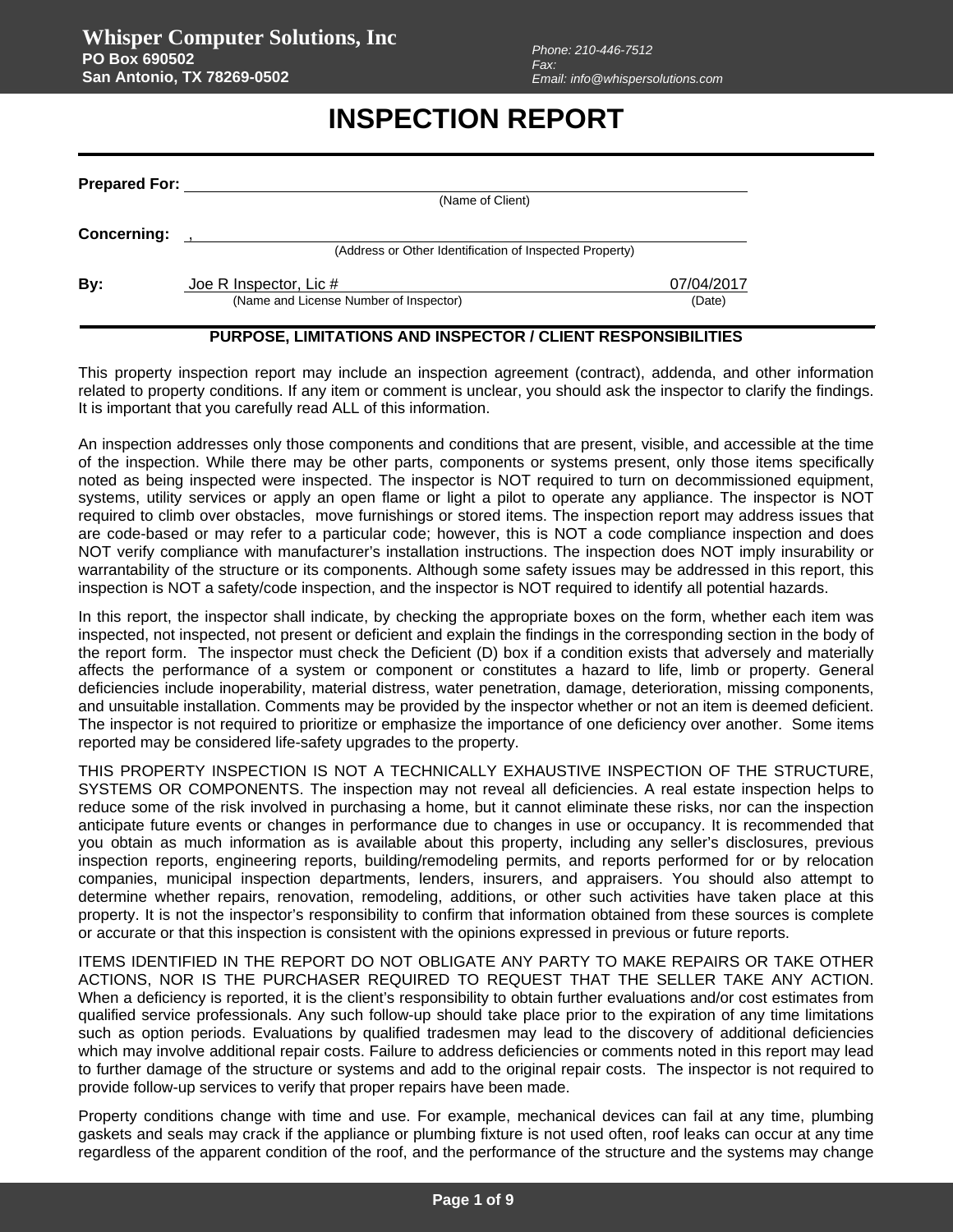## **Whisper Computer Solutions, Inc PO Box 690502 San Antonio, TX 78269-0502**

due to changes in use or occupancy, effects of weather, etc. These changes or repairs made to the structure after the inspection may render information contained herein obsolete or invalid. This report is provided for the specific benefit of the client named above and is based on observations at the time of the inspection. If you did not hire the inspector yourself, reliance on this report may provide incomplete or outdated information. Repairs, professional opinions or additional inspection reports may affect the meaning of the information in this report. It is recommended that you hire a licensed inspector to perform an inspection to meet your specific needs and to provide you with current information concerning this property.

**ADDITIONAL INFORMATION PROVIDED BY INSPECTOR**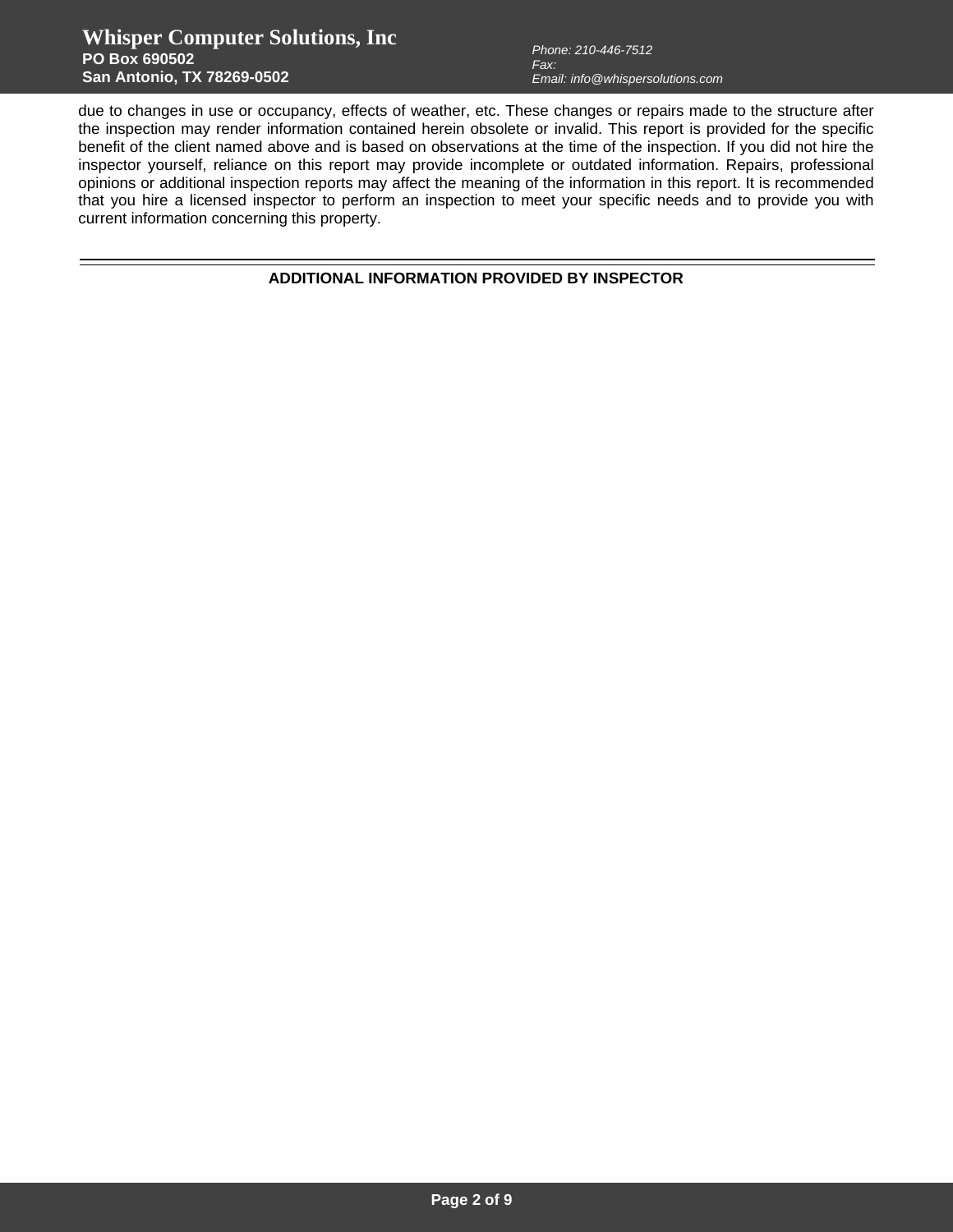| <b>I=Inspected</b>                                     | <b>NI=Not Inspected</b>                 | <b>NP=Not Present</b> | <b>D=Deficient</b>        |  |
|--------------------------------------------------------|-----------------------------------------|-----------------------|---------------------------|--|
| NI NP D<br>J.                                          |                                         |                       |                           |  |
|                                                        |                                         | L.                    | <b>STRUCTURAL SYSTEMS</b> |  |
| $\Box$<br><b>NP</b><br>NI I<br>D                       | <b>A. Foundations</b>                   |                       |                           |  |
| ⊔<br><b>NP</b><br>ΝI<br>D                              | <b>B. Grading and Drainage</b>          |                       |                           |  |
| $\Box$<br>ΙI<br><b>NI</b><br><b>NP</b><br>$\mathbf{D}$ | <b>C. Roof Covering Materials</b>       |                       |                           |  |
| $\Box$<br>ΝI<br><b>NP</b><br>D                         | <b>D. Roof Structures and Attics</b>    |                       |                           |  |
| $\Box$<br>NI<br><b>NP</b><br>D                         | E. Walls (Interior and Exterior)        |                       |                           |  |
| ⊔<br><b>NP</b><br>NI I<br>D                            | <b>F. Ceilings and Floors</b>           |                       |                           |  |
| $\mathcal{L}_{\mathcal{A}}$<br><b>NP</b><br>NI<br>D    | <b>G. Doors (Interior and Exterior)</b> |                       |                           |  |
| □<br><b>NP</b><br>NI<br>D                              | <b>H. Windows</b>                       |                       |                           |  |
| $\Box$<br><b>NP</b><br>D<br>ΝI                         | I. Stairways (Interior and Exterior)    |                       |                           |  |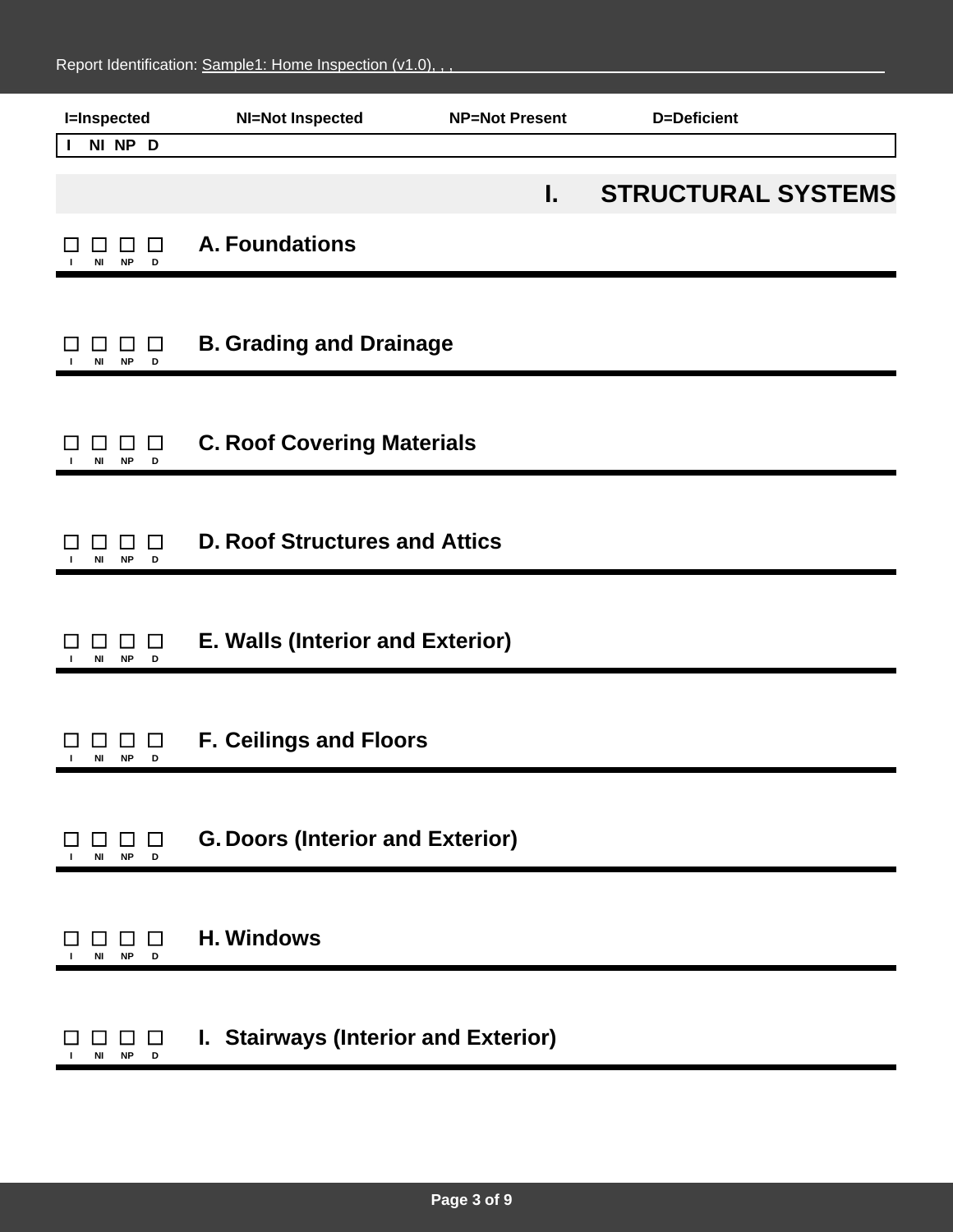| <b>I=Inspected</b>   | <b>NI=Not Inspected</b>           | <b>NP=Not Present</b>                      | <b>D=Deficient</b> |  |
|----------------------|-----------------------------------|--------------------------------------------|--------------------|--|
| NI NP D              |                                   |                                            |                    |  |
| <b>NP</b><br>NI<br>D | <b>J. Fireplaces and Chimneys</b> |                                            |                    |  |
| <b>NP</b><br>NI<br>D |                                   | K. Porches, Balconies, Decks, and Carports |                    |  |
| <b>NP</b><br>ΝI<br>D | L. Other                          |                                            |                    |  |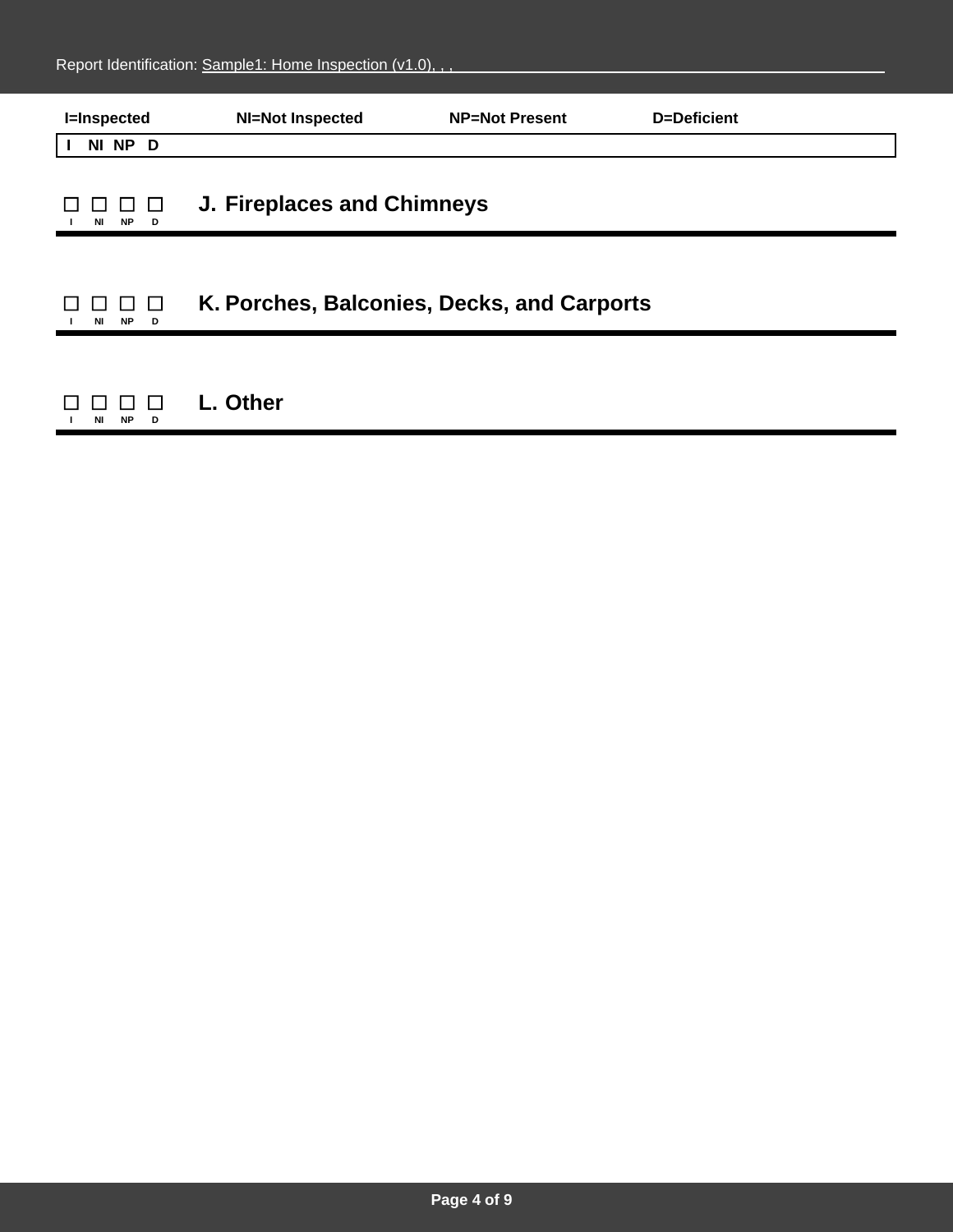| <b>I=Inspected</b>    | <b>NI=Not Inspected</b>                                    | <b>NP=Not Present</b> | D=Deficient               |
|-----------------------|------------------------------------------------------------|-----------------------|---------------------------|
| NI NP D               |                                                            |                       |                           |
|                       |                                                            | Н.                    | <b>ELECTRICAL SYSTEMS</b> |
| <b>NP</b><br>NI<br>D. | A. Service Entrance and Panels                             |                       |                           |
|                       |                                                            |                       |                           |
| <b>NP</b><br>NI<br>D  | <b>B. Branch Circuits, Connected Devices, and Fixtures</b> |                       |                           |

## **Page 5 of 9**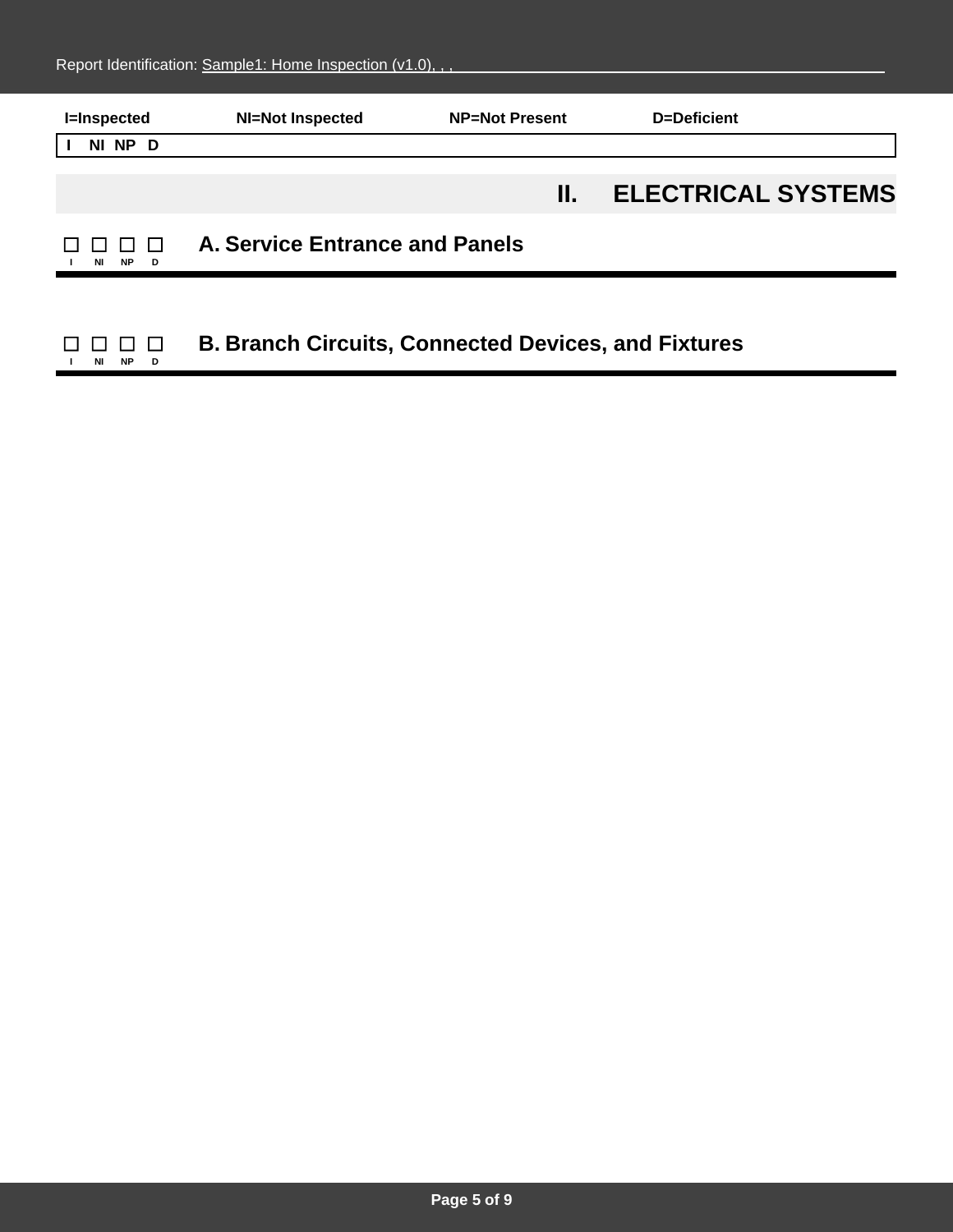| <b>I=Inspected</b> | <b>NI=Not Inspected</b>                                  | <b>NP=Not Present</b> | D=Deficient |  |
|--------------------|----------------------------------------------------------|-----------------------|-------------|--|
| NI NP D            |                                                          |                       |             |  |
| Ш.                 | <b>HEATING, VENTILATION AND AIR CONDITIONING SYSTEMS</b> |                       |             |  |
| <b>NP</b><br>D     | <b>A. Heating Equipment</b>                              |                       |             |  |
|                    |                                                          |                       |             |  |
| <b>NP</b><br>D     | <b>B. Cooling Equipment</b>                              |                       |             |  |
|                    |                                                          |                       |             |  |
| <b>NP</b><br>D     | <b>C. Duct Systems, Chases, and Vents</b>                |                       |             |  |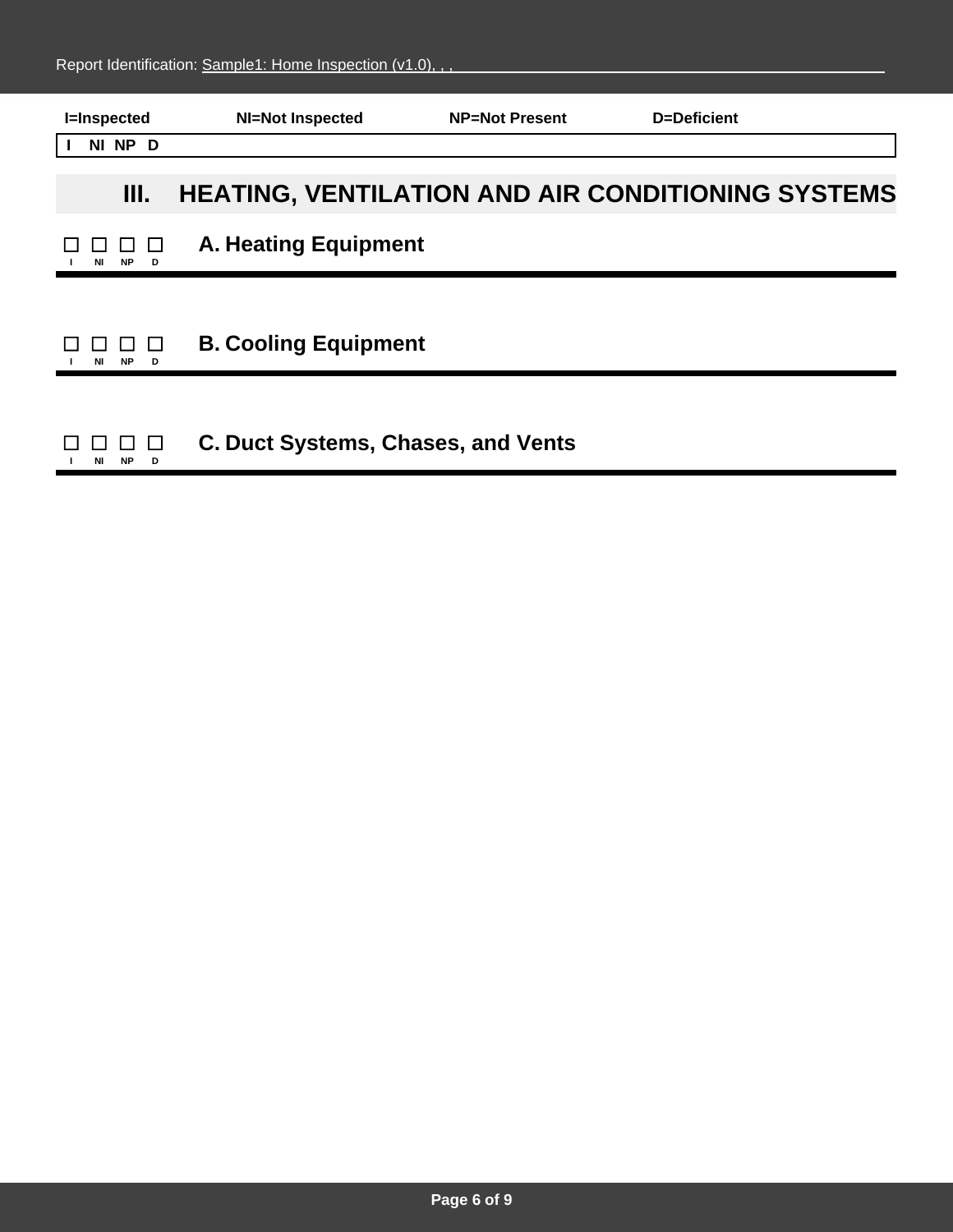| <b>I=Inspected</b>                   | <b>NI=Not Inspected</b>                               | <b>NP=Not Present</b> | <b>D=Deficient</b>      |  |
|--------------------------------------|-------------------------------------------------------|-----------------------|-------------------------|--|
| NI NP D                              |                                                       |                       |                         |  |
|                                      |                                                       | IV.                   | <b>PLUMBING SYSTEMS</b> |  |
| NI<br><b>NP</b><br>D                 | A. Plumbing Supply, Distribution Systems and Fixtures |                       |                         |  |
|                                      |                                                       |                       |                         |  |
| $\mathsf{L}$<br><b>NP</b><br>ΝI<br>D | <b>B. Drains, Wastes, and Vents</b>                   |                       |                         |  |
|                                      |                                                       |                       |                         |  |
| $\Box$<br>NI<br>NP<br>D              | <b>C. Water Heating Equipment</b>                     |                       |                         |  |
|                                      |                                                       |                       |                         |  |
| $\perp$<br>ΝI<br><b>NP</b>           | D. Hydro-Massage Therapy Equipment                    |                       |                         |  |
|                                      |                                                       |                       |                         |  |
| <b>NP</b><br>D<br>ΝI                 | E. Other                                              |                       |                         |  |
|                                      |                                                       |                       |                         |  |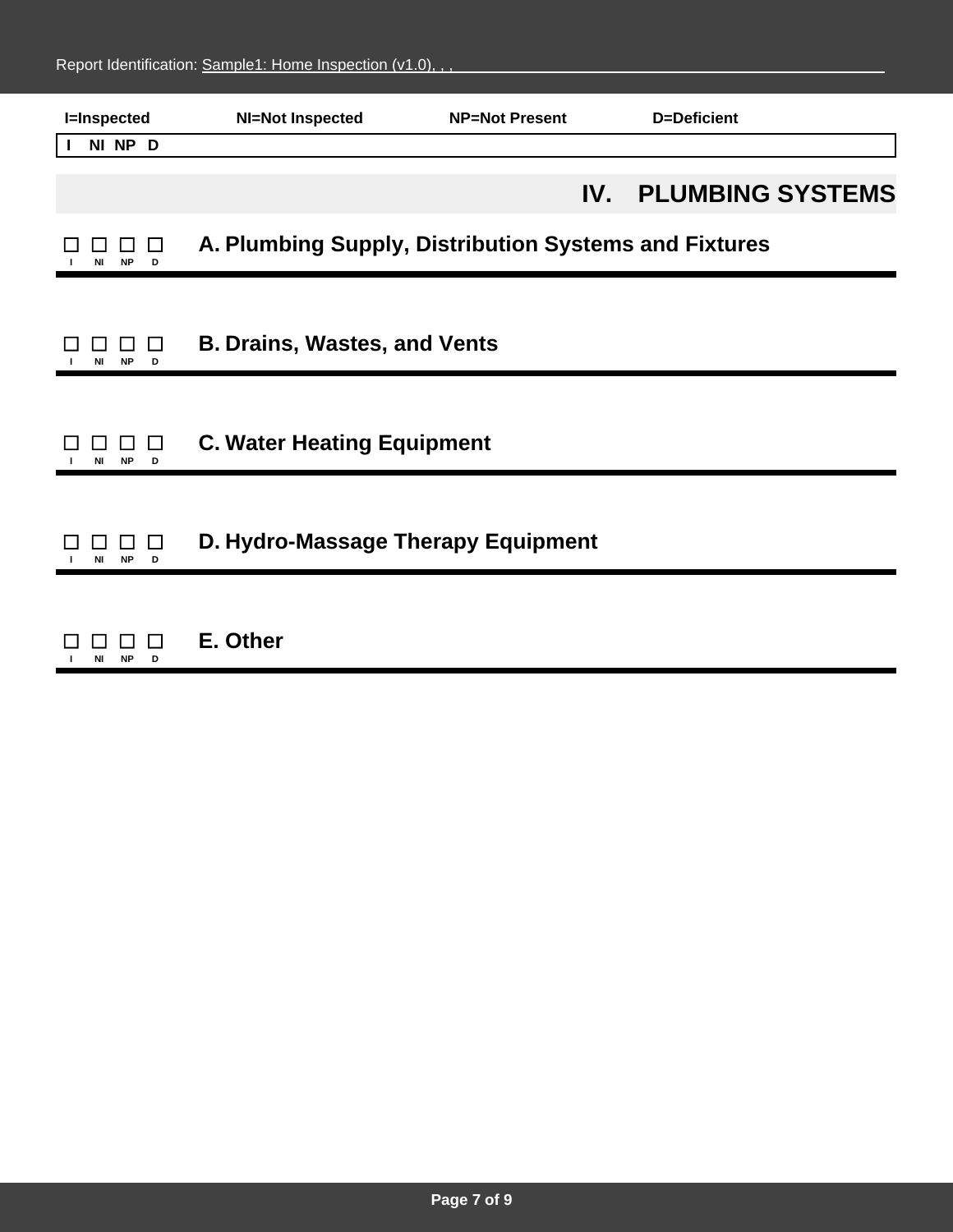| <b>I=Inspected</b>                                     | <b>NI=Not Inspected</b>                          | <b>NP=Not Present</b> | <b>D=Deficient</b> |                   |
|--------------------------------------------------------|--------------------------------------------------|-----------------------|--------------------|-------------------|
| NI NP D<br>$\mathbf{I}$                                |                                                  |                       |                    |                   |
|                                                        |                                                  |                       | V.                 | <b>APPLIANCES</b> |
| ΙI<br><b>NP</b><br>ΝI<br>D                             | A. Dishwashers                                   |                       |                    |                   |
| $\Box$<br>NI<br><b>NP</b><br>D                         | <b>B. Food Waste Disposers</b>                   |                       |                    |                   |
| $\Box$<br>ப<br><b>NP</b><br>NI<br>D                    | <b>C. Range Hood and Exhaust Systems</b>         |                       |                    |                   |
| □<br><b>NP</b><br>D<br>ΝI                              | D. Ranges, Cooktops, and Ovens                   |                       |                    |                   |
| □<br><b>NP</b><br>NI<br>D                              | <b>E. Microwave Ovens</b>                        |                       |                    |                   |
| ப<br>NI<br><b>NP</b><br>D                              | F. Mechanical Exhaust Vents and Bathroom Heaters |                       |                    |                   |
| $\Box$<br>$\perp$<br><b>NP</b><br>ΝI<br>$\blacksquare$ | <b>G. Garage Door Operators</b>                  |                       |                    |                   |
| ப<br><b>NP</b><br>NI<br>D                              | <b>H. Dryer Exhaust Systems</b>                  |                       |                    |                   |
| $\mathsf{L}$<br><b>NP</b><br>ΝI<br>D                   | I. Other                                         |                       |                    |                   |